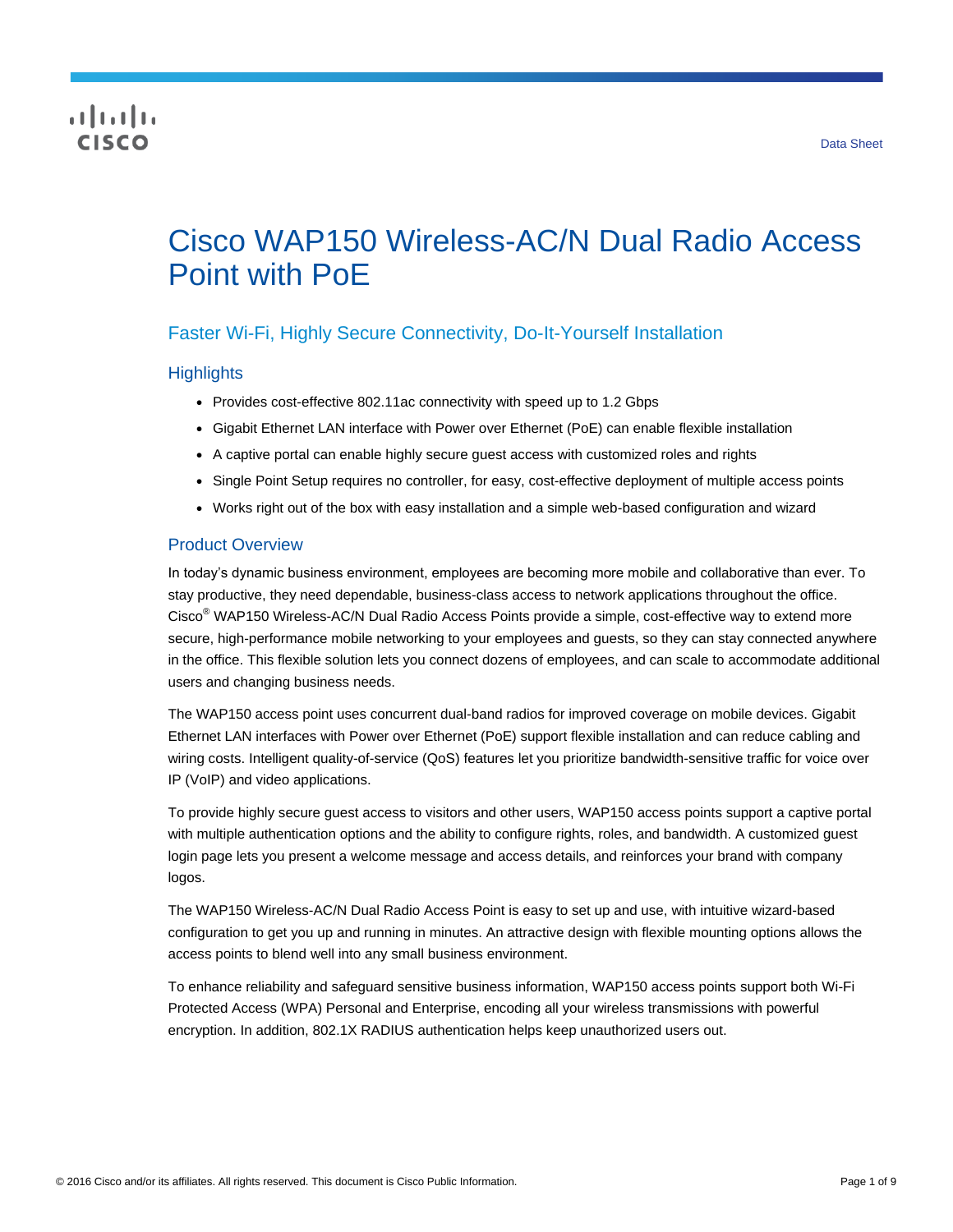Designed to scale smoothly as your organization grows, the access point features controller-less Single Point Setup, which simplifies the deployment of multiple access points without additional hardware. With WAP150 access points, you can extend business-class wireless networking to employees and guests anywhere in the office, with the flexibility to meet new business needs for years to come.

Figure 1 shows a typical wireless access point configuration. Figures 2 and 3 show the product's front and back panels, respectively.



**Figure 1.** Typical Wireless Access Point Configuration

**Figure 2.** Front Panel of a WAP150 Wireless-AC/N Dual Radio Access Point with PoE

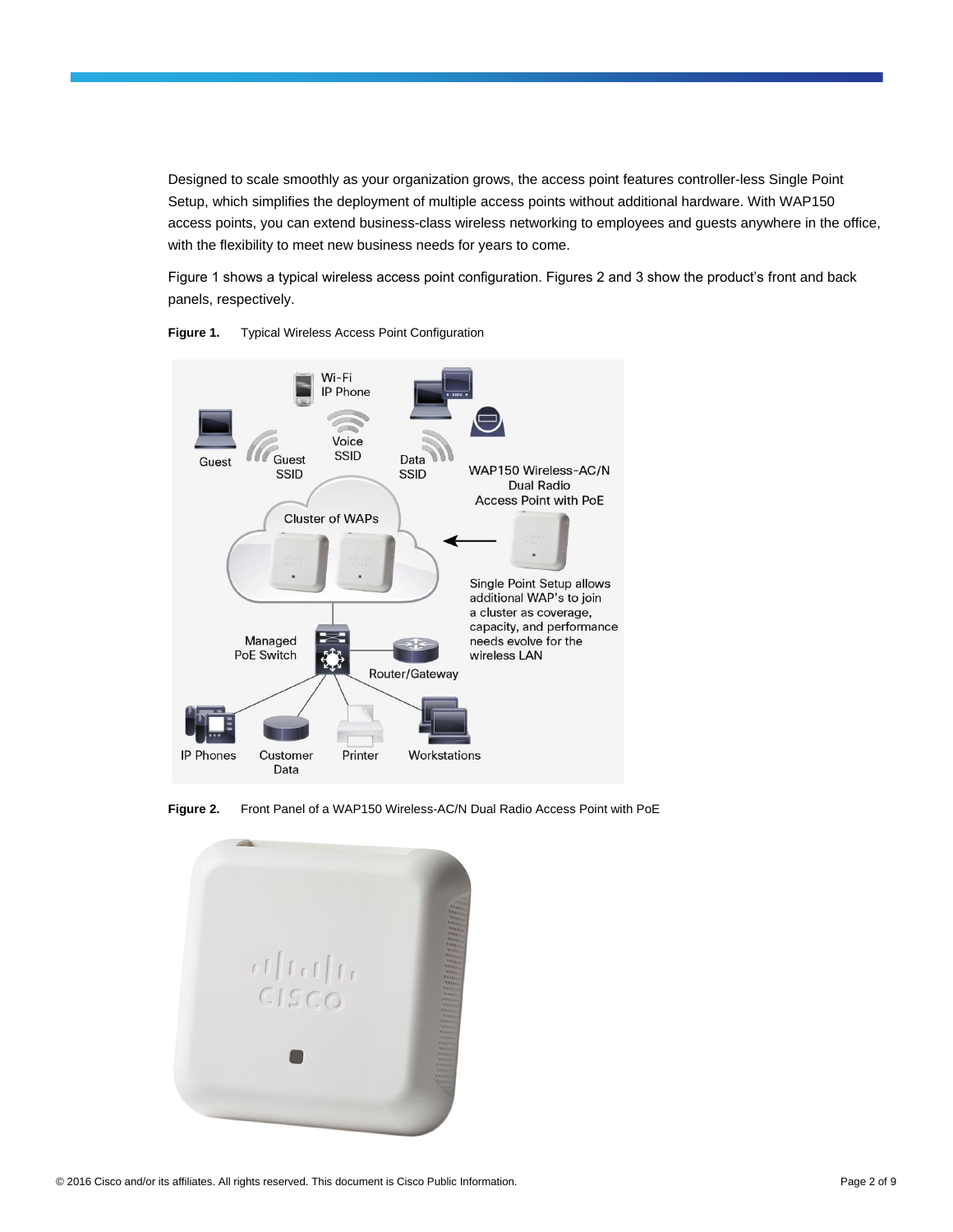



#### Features

- The concurrent dual-band radio supports up to 1.2 Gbps for increase capacity and coverage
- Single Point Setup, a controller-less technology, simplifies the deployment and management of multiple access points, without requiring additional hardware
- The Gigabit Ethernet LAN interface can enable a high-speed uplink to the wired network
- Robust security, including WPA2, 802.1X with RADIUS secure authentication, and rogue access point detection, helps protect sensitive business information
- A captive portal support supports highly secure, customized guest access with multiple rights and roles
- Simple installation and an intuitive web-based configuration and wizard can enable fast, simple deployment and setup in minutes
- Support for PoE powered device (PD) can enable easy installation without expensive additional wiring
- Sleek design with multiple internal antennas
- Versatile mounting can enable installation on a ceiling, wall, or desktop
- Intelligent QoS prioritizes network traffic to help keep critical network applications running at top performance
- Workgroup Bridge mode lets you expand your network by wirelessly connecting to a second Ethernet network
- Support for IPv6 lets you deploy future networking applications and operating systems without costly upgrades
- Limited lifetime hardware warranty provides peace of mind

## **Specifications**

Table 1 lists the specifications, package contents, and minimum requirements for the WAP150 access point.

| <b>Specifications</b>      | <b>Description</b>                                                                                                                                                                                                      |
|----------------------------|-------------------------------------------------------------------------------------------------------------------------------------------------------------------------------------------------------------------------|
| <b>Standards</b>           | IEEE 802.11ac, 802.11n, 802.11g, 802.11b, 802.3af, 802.3u, 802.1X (security authentication), 802.1Q (VLAN),<br>802.1D (Spanning Tree), 802.11i (WPA2 security), 802.11e (wireless QoS), IPv4 (RFC 791), IPv6 (RFC 2460) |
| <b>Ports</b>               | LAN Gigabit Ethernet auto-sensing                                                                                                                                                                                       |
| <b>Cabling type</b>        | Category 5e or better                                                                                                                                                                                                   |
| <b>Antennas</b>            | Internal antennas optimized for installation on a wall or ceiling                                                                                                                                                       |
| <b>LED</b> indicators      | 1 multifunction LED                                                                                                                                                                                                     |
| <b>Operating system</b>    | Linux                                                                                                                                                                                                                   |
| <b>Physical Interfaces</b> |                                                                                                                                                                                                                         |

**Table 1.** Specifications for the WAP150 Access Point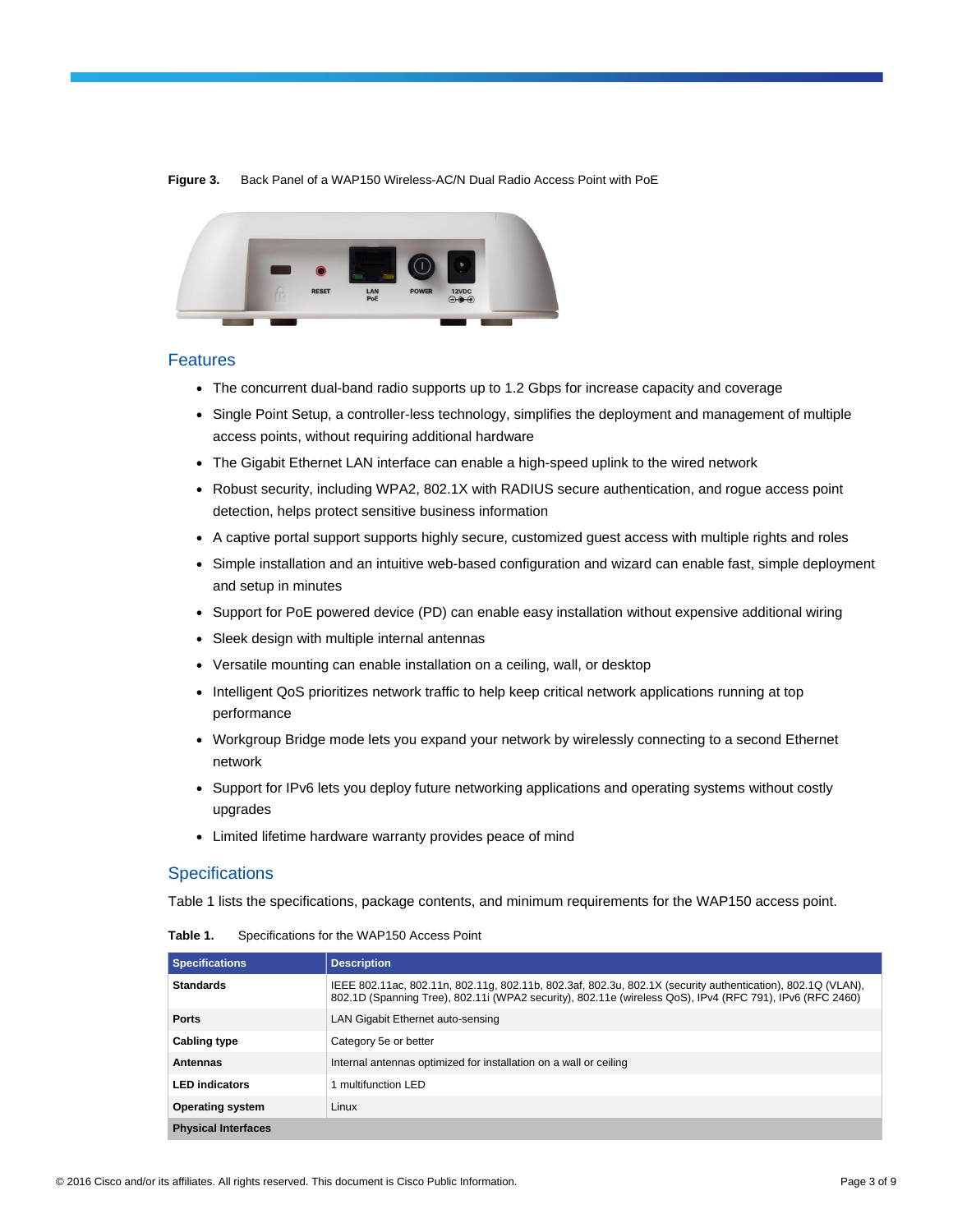| <b>Specifications</b>                   | <b>Description</b>                                                                           |  |
|-----------------------------------------|----------------------------------------------------------------------------------------------|--|
| <b>Ports</b>                            | 10/100/1000 Ethernet, with support for 802.3af /at PoE, power port for AC adapter (included) |  |
| <b>Buttons</b>                          | Reset button, power on/off push button                                                       |  |
| Lock slot                               | Slot for Kensington lock                                                                     |  |
| <b>LEDs</b>                             | 1 LED                                                                                        |  |
| <b>Physical Specifications</b>          |                                                                                              |  |
| Physical dimensions (W x D<br>xH)       | 5.31 x 5.31x 1.5 in. (135 x 135 x 38 mm)                                                     |  |
| Weight                                  | 0.77lb or 350g                                                                               |  |
| <b>Network Capabilities</b>             |                                                                                              |  |
| <b>VLAN support</b>                     | Yes                                                                                          |  |
| <b>Number of VLANs</b>                  | 1 management VLAN plus 8 VLANs for SSIDs                                                     |  |
| 802.1X supplicant                       | Yes                                                                                          |  |
| SSID-to-VLAN mapping                    | Yes                                                                                          |  |
| <b>Auto-channel selection</b>           | Yes                                                                                          |  |
| <b>Spanning tree</b>                    | Yes                                                                                          |  |
| Load balancing                          | Yes                                                                                          |  |
| IP <sub>v6</sub>                        | Yes<br>• IPv6 host support<br>• IPv6 RADIUS, syslog, Network Time Protocol (NTP)             |  |
| Layer 2                                 | 802.1Q-based VLANS, 8 active VLANs plus 1 management VLAN                                    |  |
| <b>Security</b>                         |                                                                                              |  |
| WPA, WPA2                               | Yes, including Enterprise authentication                                                     |  |
| <b>Access control</b>                   | Yes, management access control list (ACL) plus MAC ACL                                       |  |
| Secure management                       | <b>HTTPS</b>                                                                                 |  |
| <b>SSID broadcast</b>                   | Yes                                                                                          |  |
| Rogue access point<br>detection         | Yes                                                                                          |  |
| <b>Mounting and Physical Security</b>   |                                                                                              |  |
| <b>Multiple mounting options</b>        | Desktop or Wall                                                                              |  |
| <b>Physical security lock</b>           | Kensington lock slot                                                                         |  |
| <b>Quality of Service</b>               |                                                                                              |  |
| QoS                                     | Wi-Fi Multimedia and Traffic Specification (WMM TSPEC), client QoS                           |  |
| Performance                             |                                                                                              |  |
| <b>Wireless throughput</b>              | Up to 1.2 Gbps data rate (real-world throughput will vary)                                   |  |
| Recommended user support                | Up to 64 connective users, 10 active users per radio                                         |  |
| <b>Multiple-Access Point Management</b> |                                                                                              |  |
| <b>Single Point Setup</b>               | Yes                                                                                          |  |
| Number of access points<br>per cluster  | 4                                                                                            |  |
| Active clients per cluster              | 120                                                                                          |  |
| Configuration                           |                                                                                              |  |
| Web user interface                      | Built-in web user interface for easy browser-based configuration (HTTP, HTTPS)               |  |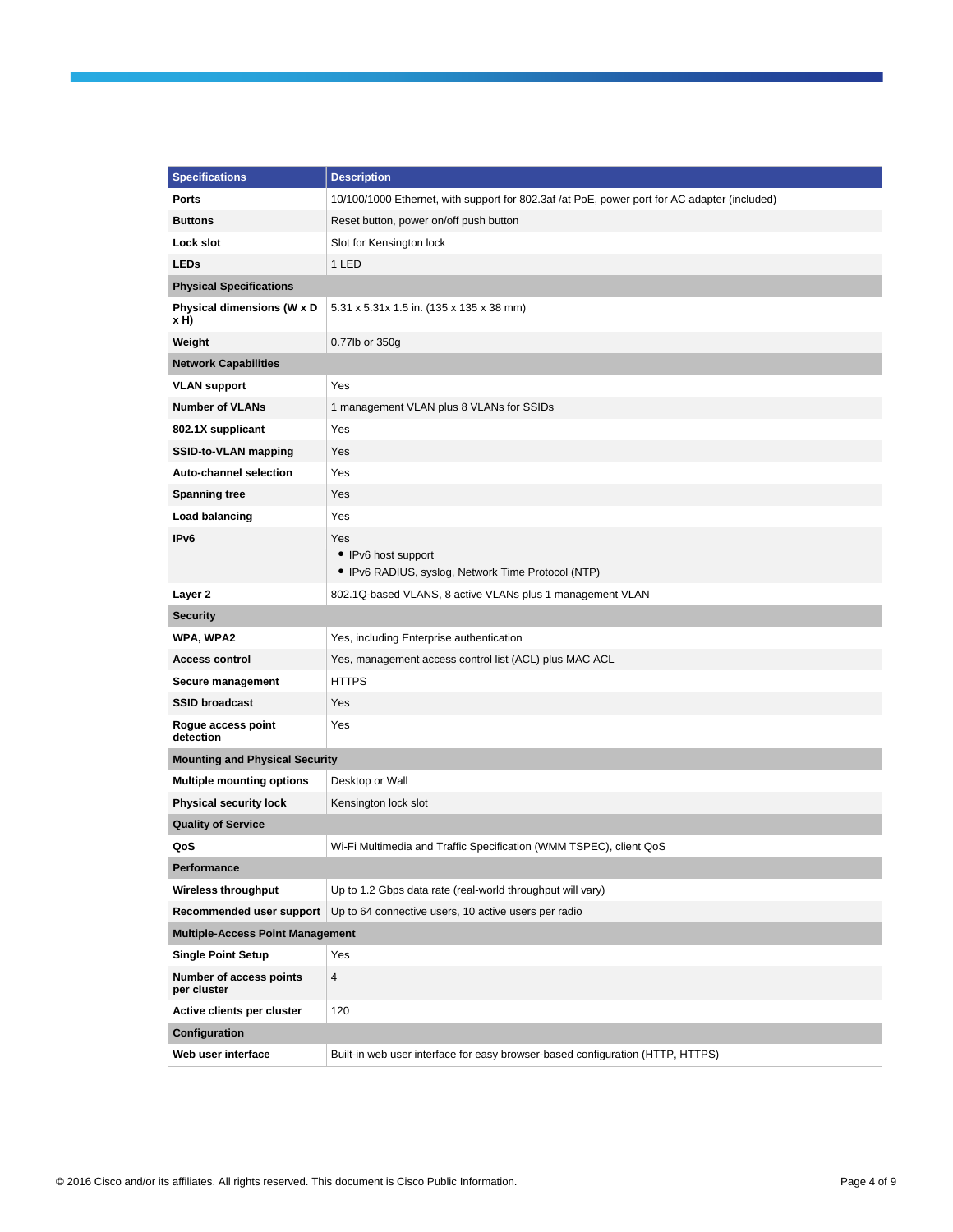| <b>Specifications</b>                                | <b>Description</b>                                                                                                                                                                                                                                                                                                                                                                                                            |                                                                                                                                                                                                                                                                                                                                                                                                          |
|------------------------------------------------------|-------------------------------------------------------------------------------------------------------------------------------------------------------------------------------------------------------------------------------------------------------------------------------------------------------------------------------------------------------------------------------------------------------------------------------|----------------------------------------------------------------------------------------------------------------------------------------------------------------------------------------------------------------------------------------------------------------------------------------------------------------------------------------------------------------------------------------------------------|
| <b>Management</b>                                    |                                                                                                                                                                                                                                                                                                                                                                                                                               |                                                                                                                                                                                                                                                                                                                                                                                                          |
| <b>Management protocols</b>                          | Web browser, Simple Network Management Protocol (SNMP) v3, Bonjour                                                                                                                                                                                                                                                                                                                                                            |                                                                                                                                                                                                                                                                                                                                                                                                          |
| Remote management                                    | Yes                                                                                                                                                                                                                                                                                                                                                                                                                           |                                                                                                                                                                                                                                                                                                                                                                                                          |
| <b>Event logging</b>                                 | Local, remote syslog, email alerts                                                                                                                                                                                                                                                                                                                                                                                            |                                                                                                                                                                                                                                                                                                                                                                                                          |
| <b>Network diagnostics</b>                           | Logging and packet capture                                                                                                                                                                                                                                                                                                                                                                                                    |                                                                                                                                                                                                                                                                                                                                                                                                          |
| Web firmware upgrade                                 | Firmware upgradable through web browser, imported or exported configuration file                                                                                                                                                                                                                                                                                                                                              |                                                                                                                                                                                                                                                                                                                                                                                                          |
| <b>Dynamic Host Configuration</b><br>Protocol (DHCP) | <b>DHCP</b> client                                                                                                                                                                                                                                                                                                                                                                                                            |                                                                                                                                                                                                                                                                                                                                                                                                          |
| IPv6 host                                            | Yes                                                                                                                                                                                                                                                                                                                                                                                                                           |                                                                                                                                                                                                                                                                                                                                                                                                          |
| <b>HTTP redirect</b>                                 | Yes                                                                                                                                                                                                                                                                                                                                                                                                                           |                                                                                                                                                                                                                                                                                                                                                                                                          |
| Wireless                                             |                                                                                                                                                                                                                                                                                                                                                                                                                               |                                                                                                                                                                                                                                                                                                                                                                                                          |
| Frequency                                            | Dual concurrent radios (2.4 and 5 GHz)                                                                                                                                                                                                                                                                                                                                                                                        |                                                                                                                                                                                                                                                                                                                                                                                                          |
| Radio and modulation type                            | Dual radio, orthogonal frequency division multiplexing (OFDM)                                                                                                                                                                                                                                                                                                                                                                 |                                                                                                                                                                                                                                                                                                                                                                                                          |
| <b>WLAN</b>                                          | 802.11n/ac<br>2x2 multiple-input multiple-output (MIMO) with 2 spatial streams at 5 GHz<br>2x2 MIMO with 2 spatial streams at 2.4 GHz<br>20-, 40-, and 80-Mhz channels for 802.11ac<br>20- and 40-Mhz for 802.11n<br>PHY data rate up to 1.2 Gbps<br>802.11 dynamic frequency selection (DFS)                                                                                                                                 |                                                                                                                                                                                                                                                                                                                                                                                                          |
| Data rates supported                                 | 802.11a/b/g:<br>• 54, 48, 36, 24, 18, 12, 9, 6, 11, 5.5, 2, and 1 Mbps<br>● 802.11n: 6.5 to 300 Mbps<br>• 20-MHz bandwidth: MCS 0-15 for supported data rates<br>○ 40-MHz bandwidth: MCS 0-15 for supported data rates<br>• 802.11ac: 6.5 to 867 Mbps<br>• 20-MHz bandwidth: MCS 0-9 for supported data rates<br>○ 40-MHz bandwidth: MCS 0-9 for supported data rates<br>○ 80-MHz bandwidth: MCS 0-9 for supported data rates |                                                                                                                                                                                                                                                                                                                                                                                                          |
| Frequency band and<br>operating channels             | A/B Regulatory Domain<br>• 2.412 to 2.462 GHz; 11 channels<br>• 5.180 to 5.240 GHz; 4 channels<br>• 5.260 to 5.320 GHz; 4 channels<br>• 5.500 to 5.700 GHz; 8 channels<br>• 5.745 to 5.825 GHz; 5 channels<br><b>E Regulatory Domain:</b><br>• 2.412 to 2.472 GHz; 13 channels<br>• 5.180 to 5.240 GHz; 4 channels<br>$\bullet$ 5.260 to 5.320 GHz; 4 channels<br>• 5.500 to 5.700 GHz; 8 channels                            | <b>C Regulatory Domain:</b><br>• 2.412 to 2.462 GHz; 11 channels<br>• 5.180 to 5.240 GHz; 4 channels<br>• 5.260 to 5.320 GHz: 4 channels<br>• 5.745 to 5.825 GHz; 5 channels<br><b>K Regulatory Domain:</b><br>• 2.412 to 2.472 GHz; 13 channels<br>$\bullet$ 5.180 to 5.240 GHz; 4 channels<br>• 5.260 to 5.320 GHz; 4 channels<br>• 5.500 to 5.620 GHz; 7 channels<br>• 5.745 to 5.805 GHz; 4 channels |
| Non-overlapping channels                             | 2.4 GHz<br>• 802.11b/g<br>$\degree$ 20 MHz: 3<br>• 802.11n<br>$\degree$ 20 MHz: 3<br>5 GHz<br>• 802.11a<br>$\degree$ 20 MHz: 21<br>• 802.11n<br>$\degree$ 20 MHz: 21<br>$\circ$ 40 MHz: 9                                                                                                                                                                                                                                     |                                                                                                                                                                                                                                                                                                                                                                                                          |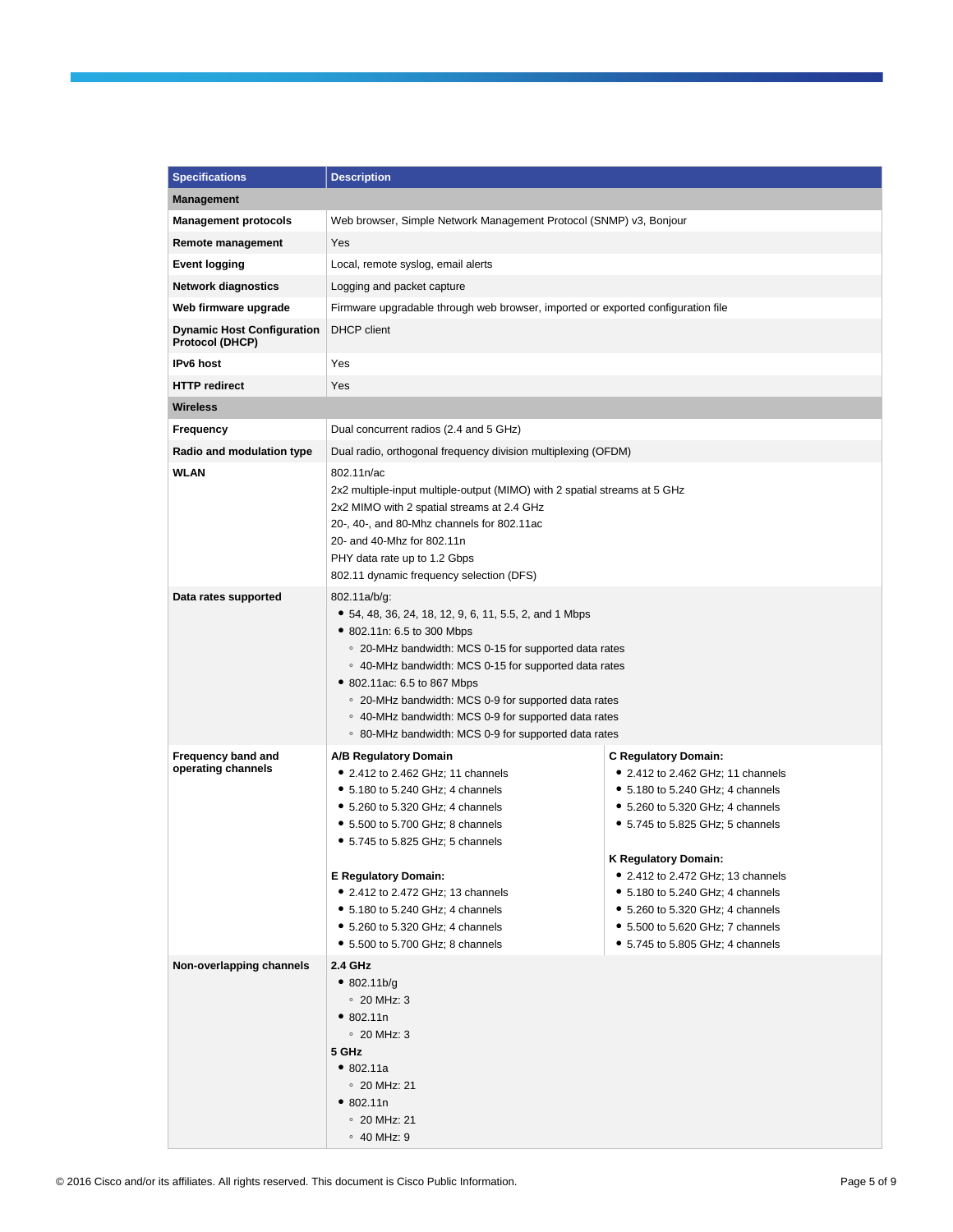| <b>Specifications</b>                          | <b>Description</b>                                                                       |
|------------------------------------------------|------------------------------------------------------------------------------------------|
|                                                | •802.11ac                                                                                |
|                                                | $\degree$ 20 MHz: 21                                                                     |
|                                                | $\circ$ 40 MHz: 9                                                                        |
|                                                | $\circ$ 80 MHz: 4                                                                        |
| <b>Wireless isolation</b>                      | Wireless isolation between clients                                                       |
| <b>External antennas</b>                       | None                                                                                     |
| Internal antennas                              | Internal Fixed Planar inverted-F antenna (PIFA)                                          |
| Antenna gain in dBi                            | Maximum antenna gain of 3.61 dBi on 2.4 GHz<br>Maximum antenna gain of 3.85 dBi on 5 GHz |
| Wireless distribution system<br>(WDS)          | Yes                                                                                      |
| <b>Fast roaming</b>                            | Yes                                                                                      |
| <b>Multiple SSIDs</b>                          | 8                                                                                        |
| Wireless VLAN map                              | Yes                                                                                      |
| <b>WLAN security</b>                           | Yes                                                                                      |
| Wi-Fi Multimedia (WMM)                         | Yes, with unscheduled automatic power save                                               |
| <b>Operating Modes</b>                         |                                                                                          |
| <b>Access point</b>                            | Access point mode, WDS Bridging, Workgroup Bridge mode                                   |
| Environmental                                  |                                                                                          |
| <b>Power options</b>                           | IEEE 802.3af Ethernet switch                                                             |
|                                                | Cisco Power Injector - SB-PWR-INJ2-xx                                                    |
|                                                | AC adapter - SB-PWR-12V/1.5A power adapter in a box                                      |
|                                                | POE power<br>Peak power: 9.5Watts                                                        |
| Compliance                                     | Safety:                                                                                  |
|                                                | • UL 60950-1                                                                             |
|                                                | • CAN/CSA-C22.2 No. 60950-1                                                              |
|                                                | • IEC 60950-1                                                                            |
|                                                | • EN 60950-1                                                                             |
|                                                | Radio approvals:<br>• FCC Part 15.247, 15.407                                            |
|                                                | · RSS-210 (Canada)                                                                       |
|                                                | • EN 300.328, EN 301.893 (Europe)                                                        |
|                                                | • AS/NZS 4268.2003 (Australia and New Zealand)                                           |
|                                                | EMI and susceptibility (Class B):                                                        |
|                                                | • FCC Part 15.107 and 15.109<br>• ICES-003 (Canada)                                      |
|                                                | • EN 301.489-1 and -17 (Europe)                                                          |
| <b>Operating temperature</b>                   | 0° to 40°C (32° to 104°F)                                                                |
| Storage temperature                            | -20° to 70°C (-4° to 158°F)                                                              |
| <b>Operating humidity</b>                      | 10% to 85% noncondensing                                                                 |
| <b>Storage humidity</b>                        | 5% to 90% noncondensing                                                                  |
| System memory                                  | 256 MB RAM                                                                               |
|                                                | 128 MB flash                                                                             |
| <b>Package Contents</b>                        |                                                                                          |
| · WAP150 Wireless-AC/N Dual Radio Access Point |                                                                                          |
| • Power adapter 12V1.5A                        |                                                                                          |

- Quick-start guide
- Ethernet network cable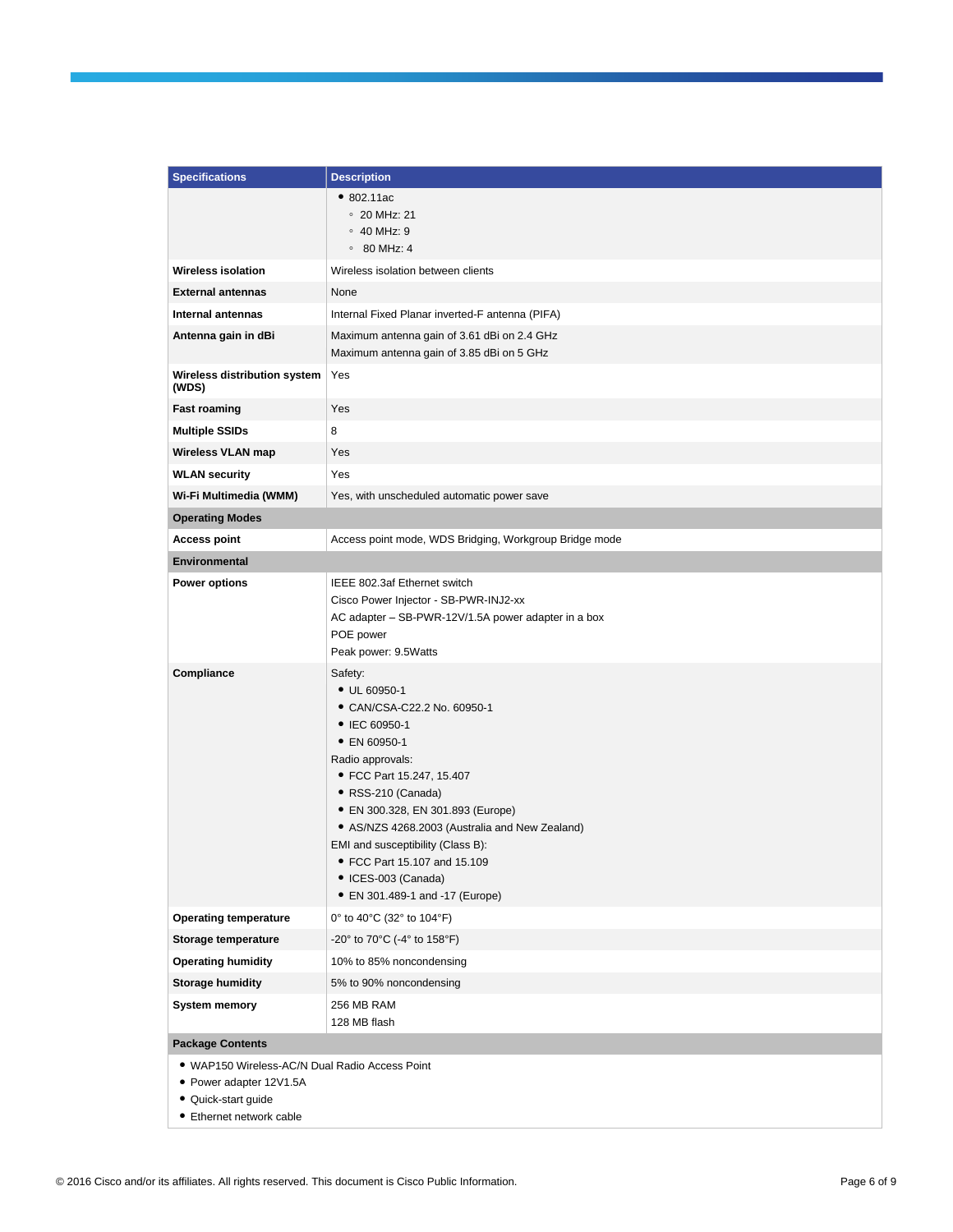| <b>Specifications</b>                                                                                                         | <b>Description</b> |
|-------------------------------------------------------------------------------------------------------------------------------|--------------------|
| <b>Minimum Requirements</b>                                                                                                   |                    |
| • Switch or router with PoE support, PoE injector, or AC power adapter<br>• Web-based configuration: Java-enabled web browser |                    |
| Warranty                                                                                                                      |                    |
| Access point                                                                                                                  | Limited lifetime   |

#### **Table 2.** Cisco WAP150 Wireless-AC/N Access Point RF Performance Table

|                       | <b>Maximum Transmit Power (dBm)</b><br>Per Chain | <b>Receiver Sensitivity (dBm)</b><br>Per Chain |
|-----------------------|--------------------------------------------------|------------------------------------------------|
| $2.4$ GHz - 802.11b   |                                                  |                                                |
| 1 Mbps                | $16.0 +/- 1.5$                                   | $-98.0$                                        |
| 11 Mbps               | $16.0 +/- 1.5$                                   | $-90.0$                                        |
| 2.4GHz-802.11g        |                                                  |                                                |
| 6 Mbps                | $14.0 + - 1.5$                                   | $-90.0$                                        |
| 54 Mbps               | $14.0 + - 1.5$                                   | $-75.0$                                        |
| 2.4GHz - 802.11n HT20 |                                                  |                                                |
| MCS0/8                | $14.0 + - 1.5$                                   | $-90.0$                                        |
| <b>MCS7/15</b>        | $14.0 +/- 1.5$                                   | $-74.0$                                        |
| 2.4GHz - 802.11n HT40 |                                                  |                                                |
| MCS0/8                | $13.0 +/- 1.5$                                   | $-88.0$                                        |
| <b>MCS7/15</b>        | $13.0 +/- 1.5$                                   | $-71.0$                                        |
| 5GHz-802.11a          |                                                  |                                                |
| 6 Mbps                | $16.0 +/- 1.5$                                   | $-91.0$                                        |
| 54 Mbps               | $16.0 +/- 1.5$                                   | $-77.0$                                        |
| 5GHz - 802.11n HT20   |                                                  |                                                |
| MCS0/8                | $15.0 + - 1.5$                                   | $-91.0$                                        |
| <b>MCS7/15</b>        | $15.0 +/- 1.5$                                   | $-74.0$                                        |
| 5GHz - 802.11n HT40   |                                                  |                                                |
| MCS0/8                | $15.0 +/- 1.5$                                   | $-87.0$                                        |
| <b>MCS7/15</b>        | $15.0 + - 1.5$                                   | $-71.0$                                        |
| 5GHz - 802.11ac HT20  |                                                  |                                                |
| MCS <sub>0</sub>      | $14.0 + - 1.5$                                   | $-91.0$                                        |
| MCS8                  | $14.0 + - 1.5$                                   | $-69.0$                                        |
| 5GHz - 802.11ac HT40  |                                                  |                                                |
| MCS0                  | $14.0 + - 1.5$                                   | $-87.0$                                        |
| MCS9                  | $14.0 + - 1.5$                                   | $-64.0$                                        |
| 5GHz-802.11ac HT80    |                                                  |                                                |
| MCS0                  | $14.0 + - 1.5$                                   | $-88.0$                                        |
| MCS9                  | $14.0 +/- 1.5$                                   | $-61.0$                                        |

Note: This table shows the maximum capability of the hardware. The transmit power may be reduced to comply with local regulatory requirements.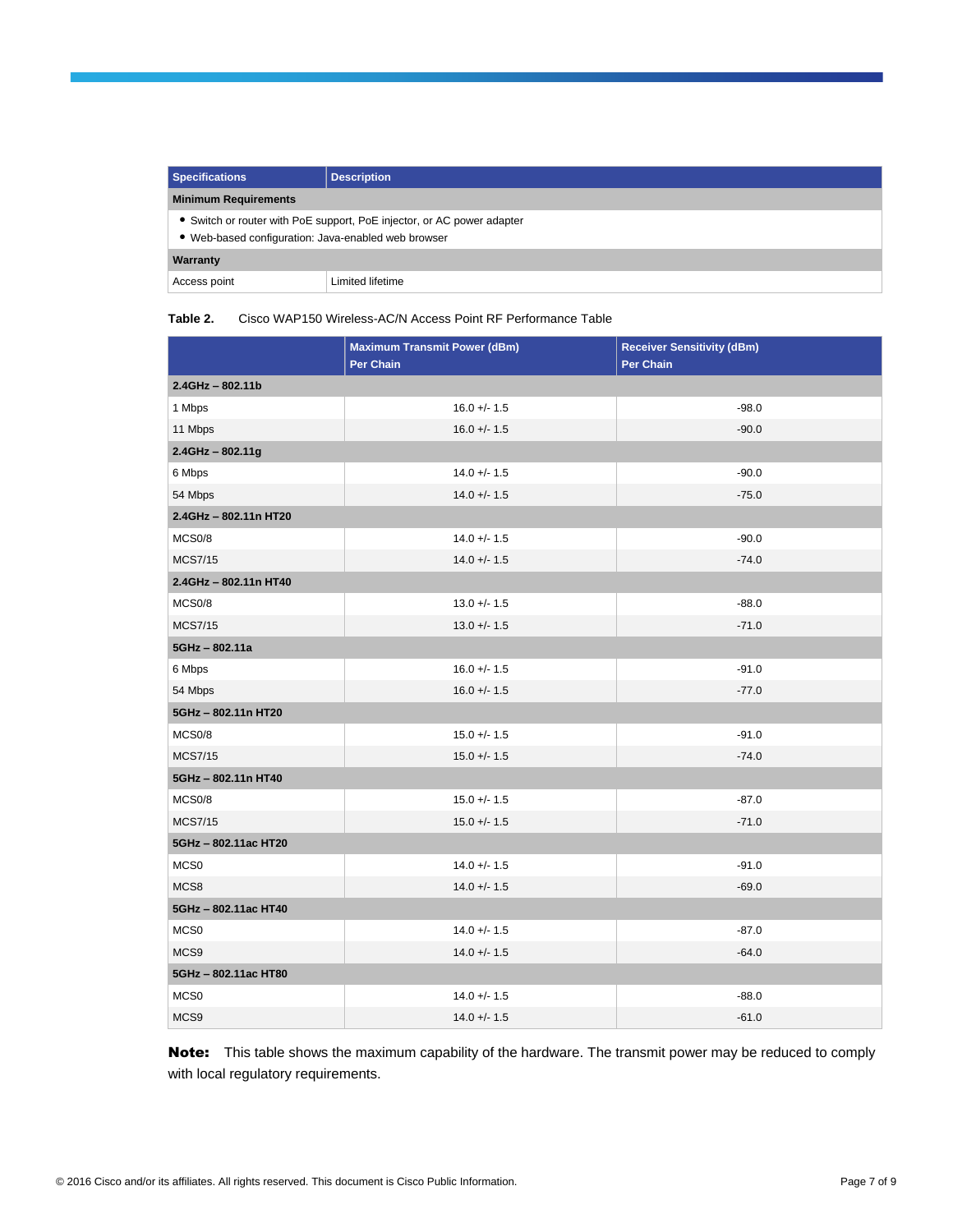## Ordering Information

Table 3 shows the product part numbers and descriptions to make ordering easier.

#### **Table 3.**

| <b>Part Number</b>    | <b>Description</b>                                                                                                        |
|-----------------------|---------------------------------------------------------------------------------------------------------------------------|
| <b>WAP150</b>         | Cisco WAP150 Wireless-AC/N Dual Radio Access Point with PoE                                                               |
| <b>WAP150-A-K9-NA</b> | Cisco WAP150 Wireless-AC/N Dual Radio Access Point with PoE (United States, Canada, Colombia, Mexico)                     |
| <b>WAP150-B-K9-BR</b> | Cisco WAP150 Wireless-AC/N Dual Radio Access Point with PoE (Brazil)                                                      |
| <b>WAP150-A-K9-AR</b> | Cisco WAP150 Wireless-AC/N Dual Radio Access Point with PoE (Argentina)                                                   |
| <b>WAP150-A-K9-AU</b> | Cisco WAP150 Wireless-AC/N Dual Radio Access Point with PoE (Australia, New Zealand)                                      |
| <b>WAP150-E-K9-EU</b> | Cisco WAP150 Wireless-AC/N Dual Radio Access Point with PoE (EU Regions, Philippines, Thailand, Vietnam,<br>South Africa) |
| <b>WAP150-E-K9-UK</b> | Cisco WAP150 Wireless-AC/N Dual Radio Access Point with PoE (United Kingdom, Saudi Arabia, UAE, Hong Kong,<br>Singapore)  |
| <b>WAP150-K-K9-KR</b> | Cisco WAP150 Wireless-AC/N Dual Radio Access Point with PoE (Korea)                                                       |
| <b>WAP150-C-K9-CN</b> | Cisco WAP150 Wireless-AC/N Dual Radio Access Point with PoE (China)                                                       |
| <b>WAP150-C-K9-G5</b> | Cisco WAP150 Wireless-AC/N Dual Radio Access Point with PoE (Malaysia, Chile)                                             |
| <b>WAP150-C-K9-IN</b> | Cisco WAP150 Wireless-AC/N Dual Radio Access Point with PoE (India)                                                       |
| SB-PWR-INJ2-xx        | Cisco Gigabit Power over Ethernet Injector-30W                                                                            |

## Cisco Limited Lifetime Warranty for Cisco Small Business Products

This Cisco Small Business product comes with a limited lifetime hardware warranty. Product warranty terms and other information applicable to Cisco products are available a[t http://www.cisco.com/go/warranty.](http://www.cisco.com/go/warranty)

## Cisco Small Business Support Service

This optional service offers affordable, three-year peace-of-mind coverage. This subscription-based, device-level service helps you protect your investment and derive maximum value from Cisco Small Business products. Delivered by Cisco and backed by your trusted partner, this comprehensive service includes software updates, extended access to the Cisco Small Business Support Center, and expedited hardware replacement, should it be required.

## Cisco Capital

## **Financing to Help You Achieve Your Objectives**

Cisco Capital can help you acquire the technology you need to achieve your objectives and stay competitive. We can help you reduce CapEx. Accelerate your growth. Optimize your investment dollars and ROI. Cisco Capital financing gives you flexibility in acquiring hardware, software, services, and complementary third-party equipment. And there's just one predictable payment. Cisco Capital is available in more than 100 countries. [Learn more.](http://www.cisco.com/web/ciscocapital/americas/us/index.html)

## For More Information

For more information on Cisco Small Business products and solutions, visit<http://www.cisco.com/smallbusiness> or [http://www.cisco.com/go/wap100.](http://www.cisco.com/go/wap100)